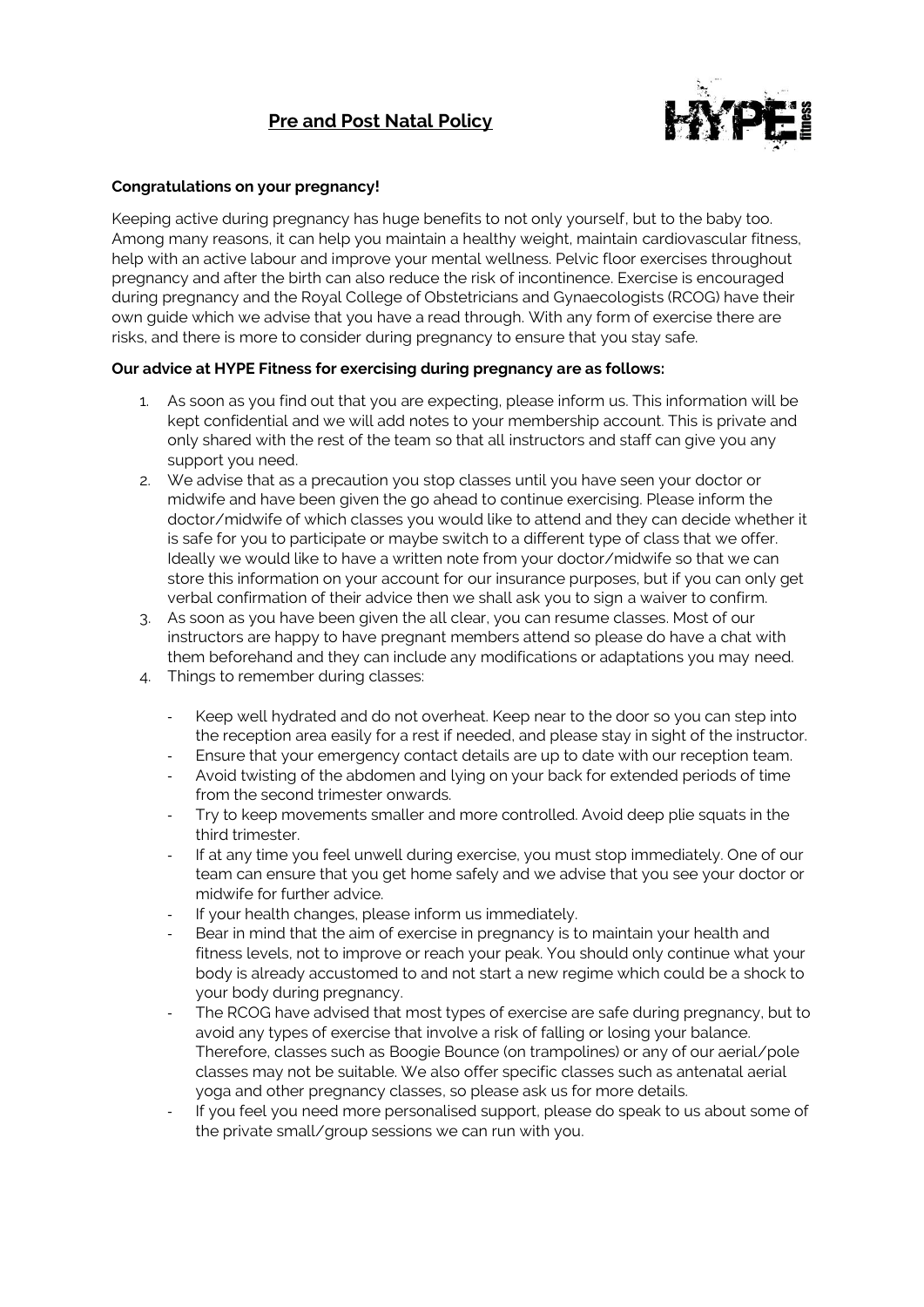### **Our advice at HYPE Fitness for post-natal exercise:**

Straight after the birth, make sure that you perform your pelvic floor exercises regularly. You could aim to do them with another task to help you remember e.g. every time you're standing up making a cup of tea.

You can start light activity straight after the birth provided you've not been told otherwise by a health professional and if you feel ready. This could be going for small walks with the baby etc. but avoid anything high impact such as jogging straight away. Having a baby can be an overwhelming time and keeping active after having the baby can help reduce your stress levels, help with the 'baby blues' and can help mummies feel less isolated as you're getting out of the house and socialising with other people. Take it slowly at your own pace, and whenever you are ready for it.

- Avoid wide movements and high impact exercises for several months postpartum, especially if you are breastfeeding as the pregnancy hormone Relaxin may still be in your system and can increase the risk of injury.
- Abdominal re-alignment can take up to 6 weeks postpartum, so avoid intense abdominal exercises or twisting actions until the muscles are re-aligned and overall strength has increased otherwise this could lead to a permanent separation.
- Keep well hydrated especially if you are breastfeeding.
- Consider wearing support garments if you feel you need to do so.
- Take your time and don't be disheartened if you feel tired. This is normal!
- Stop any activity and check with a health professional if you have any continued or changes in lochia (bleeding), extreme fatigue, or pain.

If you had a vaginal delivery, please wait until at least 6 weeks postpartum before returning to regular classes at HYPE Fitness. This could be slightly longer if for example you had stitches so please check with a health professional first if you are unsure. Ideally wait until you've had your postnatal check-up at the 6-8 week mark.

If you had a caesarean section, then please wait at least 12-13 weeks postpartum to ensure that you have had enough time to heal. We will require approval from your doctor or midwife first before you can come back to regular classes.

Have a chat with us if you're unsure of which classes to start with. We offer Mummy&Baby classes at our studio's which is designed to help postnatal mummies with focussed exercises, there's no need for childcare as you bring your little one down with you plus it's a great way to meet other mums and socialise. These tend to be a good starting point before going into other classes, but some of our mums have found it to be an integral part of their routines that they have been coming back with their little ones up to two years later!

# **www.hype-fitness.com**

*The advice in this guide aims to help you to make the best decisions about your activity levels. It is not meant to replace advice from a member of your healthcare team about your own situation. Some of the recommendations here may not apply to you; this could be because of an illness you have, your general health or both of these. If you think the care you get does not match what we describe here, discuss this with your doctor, midwife, or another member of your healthcare team.*